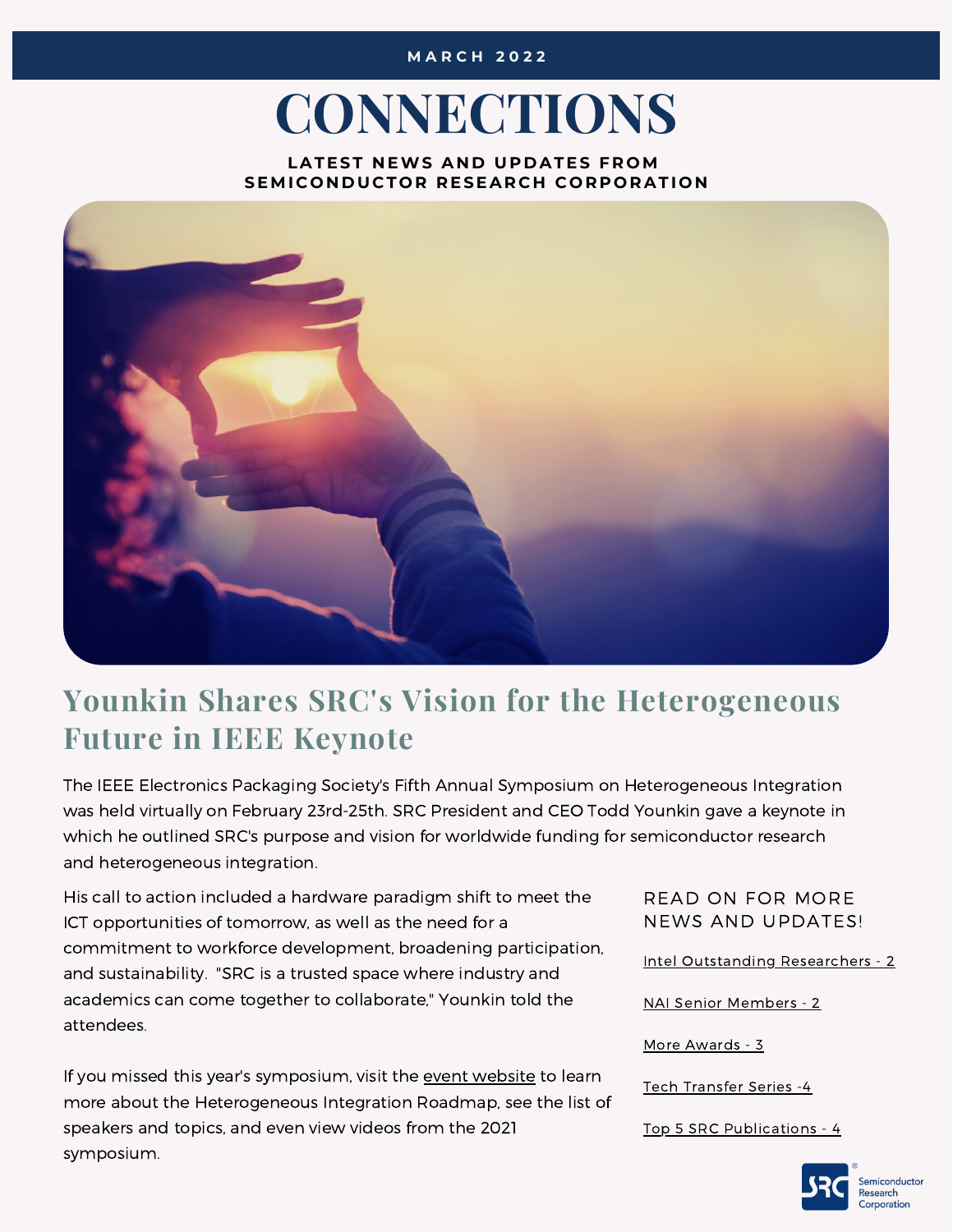## <span id="page-1-0"></span>**SRC Researchers Granted Intel 2021 Outstanding Researcher Awards**

## **intel**

**2021 Outstanding Researcher Awards**









Intel has announced its 2021 [Outstanding](https://www.intel.com/content/www/us/en/research/blogs/outstanding-researcher-award-2021.html) Researcher Awards, and 7 out of 17 recipients are SRC researchers. These exceptional academics have been recognized for their important contributions to innovative technologies in fields such as fieldprogrammable gate arrays and artificial intelligence.

"Intel's academic research partnerships are a core part of the company's strategy to explore critical research paths," said Aravind Dasu, co-director of Intel's Corporate Research Council. This year's Outstanding Researchers from SRC include:

- Onur Mutlu (AIHW Task [2946.001](https://www.src.org/library/research-catalog/2946.001/))
- Umit Ogras (AIHW Task [3012.001\)](https://www.src.org/library/research-catalog/3012.001/)
- Eric Pop (JUMP ASCENT Task [2776.003](https://www.src.org/library/research-catalog/2776.003/) and [2776.012](https://www.src.org/library/research-catalog/2776.012/), nCORE IMPACT Task [2966.011](https://www.src.org/library/research-catalog/2966.011/))
- Tajana Rosing (JUMP CRISP Task [2780.023](https://www.src.org/library/research-catalog/2780.023/)[,](https://www.src.org/library/research-catalog/2942.001/) AIHW Task 2942.001 and [3021.001,](https://www.src.org/library/research-catalog/3021.001/) HWS Task [2997.001](https://www.src.org/library/research-catalog/2997.001/), )
- Justine Sherry, Vyas Sekar, and James C. Hoe (JUMP CONIX [Center](https://www.src.org/program/jump/conix/conix-t4/))

"We are pleased to recognize the important contributions of these carefully selected researchers in our 2021 Outstanding Researcher Awards. We wish them each sincere congratulations," said Henning Braunisch, co-director of Intel's Corporate Research Council.

### **NAI Elevates SRC Researchers to Senior Membership**

The National Academy of Inventors (NAI) has elected two SRC [researchers](https://www.prnewswire.com/news-releases/the-national-academy-of-inventors-announces-the-election-of-its-2021-senior-members-301226829.html) to its 2022 class of Senior [Members.](https://ceid.utsa.edu/electrical-computer/team/eugene-john/) Yiran [Chen](https://athena.duke.edu/people/yiran-chen), PhD, and Eugene B. John, PhD, are recognized for their demonstration of "remarkable innovation producing technologies that have brought or aspire to bring real impact on the welfare of society," according to a press [release](https://www.utsa.edu/today/2022/02/story/NAI-senior-members-2022.html) from the University of Texas at San Antonio.





Dr. Chen is a professor in the Department of Electrical and Computer Engineering at Duke University. His SRC research is task 3104.001, GRC: Machine Learning for Cross-Level, Cross-Domain and Multi-Objective Optimizations, 3104.001.

A professor in the Klesse College of Engineering and Integrated Design's Department of Electrical and Computer Engineering at the University of Texas at San Antonio, Dr. John's SRC research is task [3016.001](https://www.src.org/library/research-catalog/3016.001/), GRC: Machine Learning Workload Analysis and Characterization.

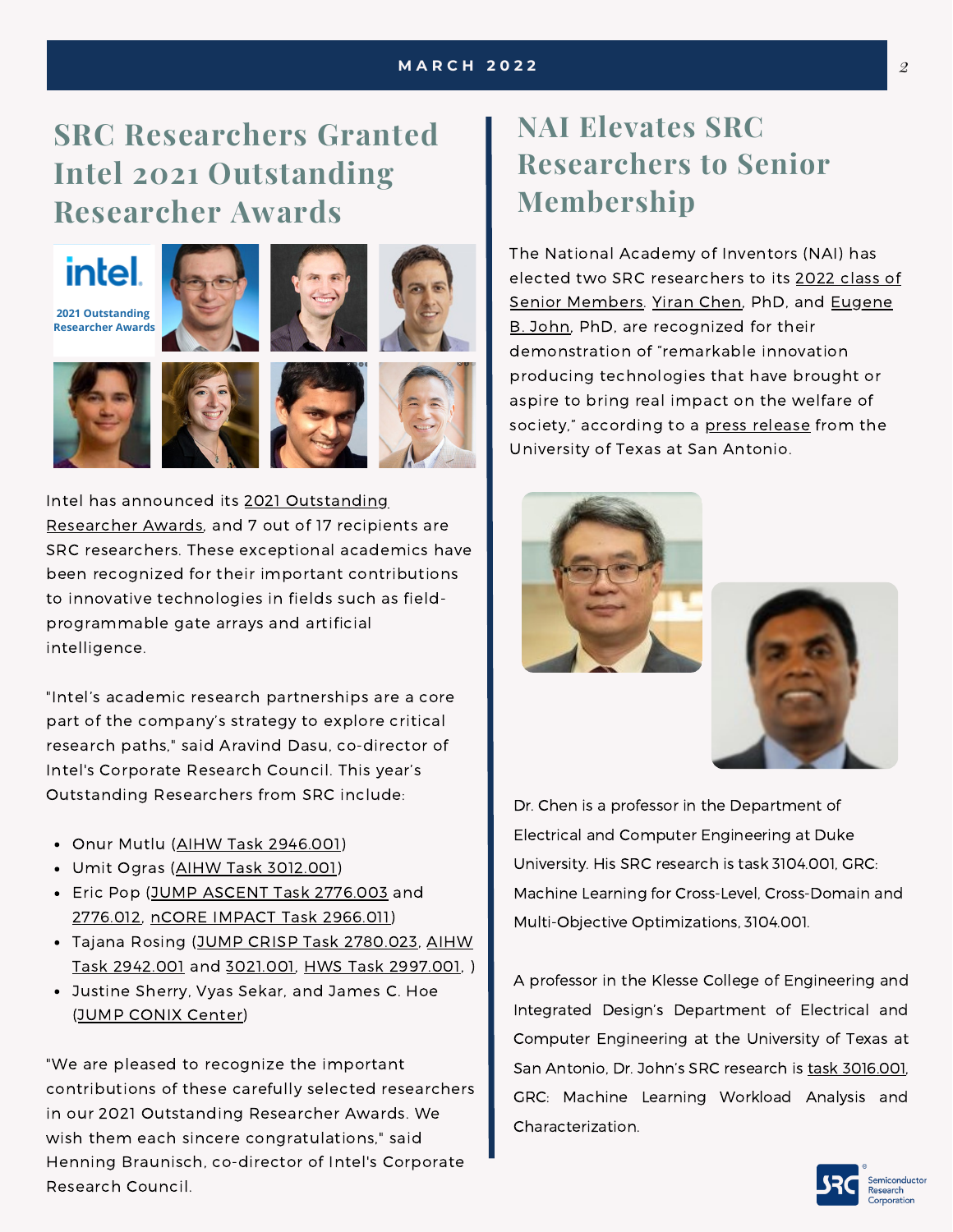## <span id="page-2-0"></span>**[SP](https://awards.acm.org/award_winners/martonosi_4125274)IE [Fellow](https://awards.acm.org/award_winners/martonosi_4125274)s Include CRISP PI and Former SRC Scholars**

Associate professor of biomedical [engineering](https://nam10.safelinks.protection.outlook.com/?url=https%3A%2F%2Fwww.engr.wisc.edu%2Fdepartment%2Fbiomedical-engineering%2F&data=04%7C01%7CLeslie.Faiers%40src.org%7C81f1bb808714432a1f7a08d9f62ea1b5%7C81e892204cc74d078066877256a3986b%7C0%7C0%7C637811502426622236%7CUnknown%7CTWFpbGZsb3d8eyJWIjoiMC4wLjAwMDAiLCJQIjoiV2luMzIiLCJBTiI6Ik1haWwiLCJXVCI6Mn0%3D%7C3000&sdata=dg%2B4QZGb%2BgjYSpyztFH9WqmnmCs0XADwRYLVonb8VgI%3D&reserved=0) and medical physics, Kevin [Eliceiri](https://www.medphysics.wisc.edu/blog/staff/eliceiri-kevin/) (University of Wisconsin), has been named one of 58 new SPIE fellows from around the world. SPIE is the leading international society for optics and photonics researchers. [Eliceiri,](https://nam10.safelinks.protection.outlook.com/?url=https%3A%2F%2Fdirectory.engr.wisc.edu%2Fbme%2FFaculty%2FEliceiri_Kevin%2F&data=04%7C01%7CLeslie.Faiers%40src.org%7C81f1bb808714432a1f7a08d9f62ea1b5%7C81e892204cc74d078066877256a3986b%7C0%7C0%7C637811502426622236%7CUnknown%7CTWFpbGZsb3d8eyJWIjoiMC4wLjAwMDAiLCJQIjoiV2luMzIiLCJBTiI6Ik1haWwiLCJXVCI6Mn0%3D%7C3000&sdata=VtaUfZ8H6ww81b6sWbQ1KyjD%2Fveq5giqDaOi1En840k%3D&reserved=0) a CRISP Center PI, develops imaging [instrumentation](https://nam10.safelinks.protection.outlook.com/?url=https%3A%2F%2Fwww.engr.wisc.edu%2Fnews%2Feliceiri-boosts-imaging-technology-through-collaboration%2F&data=04%7C01%7CLeslie.Faiers%40src.org%7C81f1bb808714432a1f7a08d9f62ea1b5%7C81e892204cc74d078066877256a3986b%7C0%7C0%7C637811502426622236%7CUnknown%7CTWFpbGZsb3d8eyJWIjoiMC4wLjAwMDAiLCJQIjoiV2luMzIiLCJBTiI6Ik1haWwiLCJXVCI6Mn0%3D%7C3000&sdata=PYr5XVB1nvHfEaosI5u8PB9hoLoZa0vtcu23DGP7rdY%3D&reserved=0) and technology, including computational imaging techniques to study the cellular microenvironment,



Former SRC Research Scholars Nelson Felix (IBM) and Professor Uzodinma Okoroanyanwu (U.Mass-Amherst) were also elected as SPIE Fellows. Congratulations!



### **Xie wins IEEE SSCC Predoctoral Achievement Award**

[Shanshan](https://www.src.org/student-center/student-directory/15813/) Xie, PhD candidate and advisee of SRC researcher Dr. Jaydeep Kulkarni (LMD Task [2962.001\)](https://www.src.org/library/research-catalog/2962.001/), was awarded the 2021-2022 IEEE SSCS Predoctoral [Achievement](https://www.ece.utexas.edu/news/shanshan-xie-receives-ieee-sscs-predoctoral-achievement-award) Award. This recognition is given to promising graduate students in the area of solid-state circuits. Xie is a student at The University of Texas at Austin's Cockrell School of Engineering, and is a member of the Circuit Research Lab.

#### **IEEE Names 2022 Fellows**

The IEEE recently named their class of 2022 [Fellows](https://www.ieee.org/membership/fellows/index.html). The list includes former SRC scholars Kemal Aygun, R. Iris Bahar, Seth Bank, Luca Daniel, Puneet Gupta, and Timothy Sherwood. Current SRC Researchers named IEEE Fellows include Raja Ayyanar, GRC; James Buckwalter - UMP; Zhihong Chen - nCORE; Eric Pop - JUMP/nCORE/GRC; Arijit Raychowdhury - JUMP/GRC; and Huili Grace Xing – JUMP. Congratulations to these newly elevated fellows on this prestigious distinction.